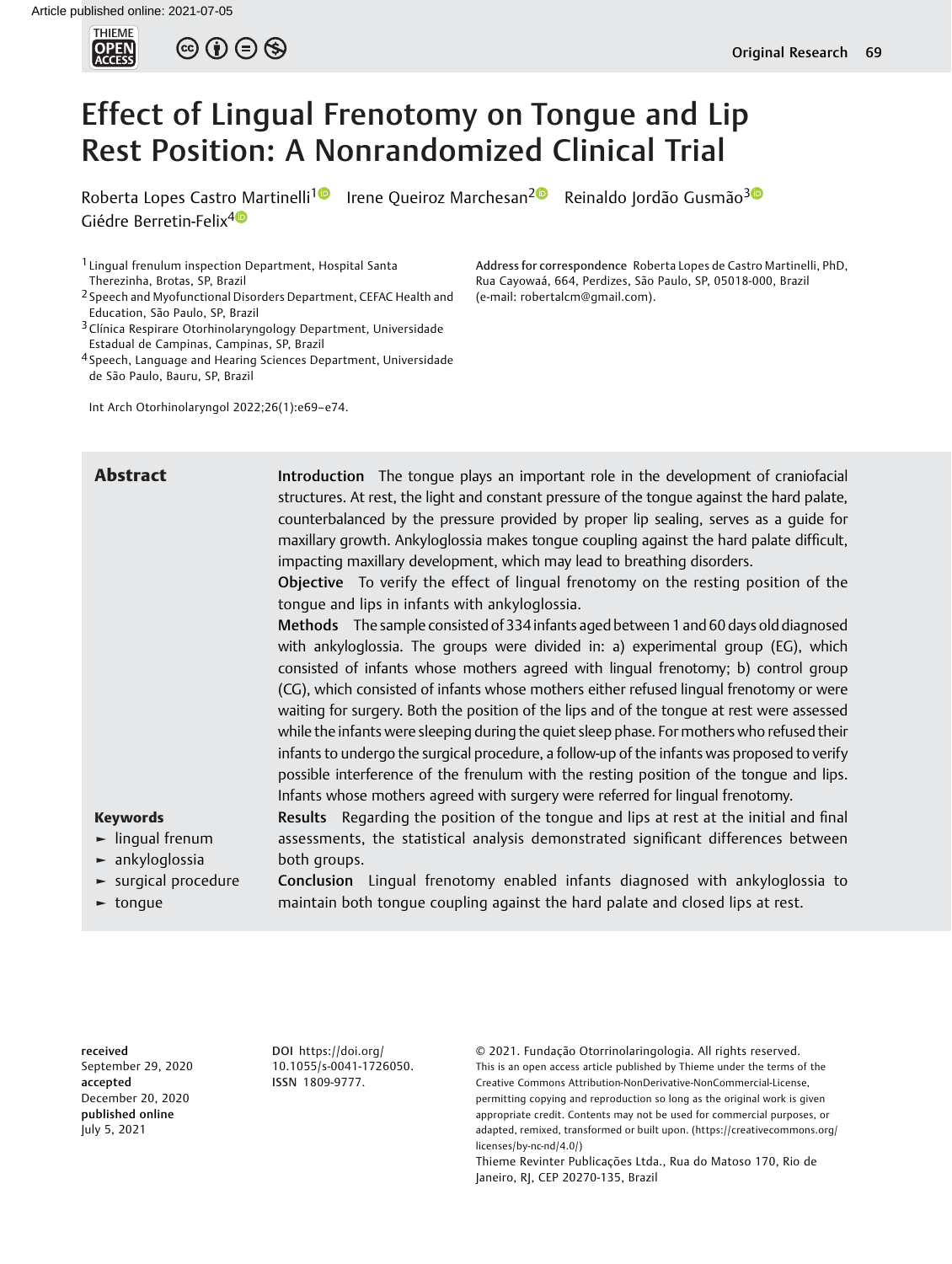# Introduction

The tongue plays an important role in the development of craniofacial structures. At rest, the light and constant pressure of the tongue against the hard palate, counterbalanced by the pressure provided by proper lip sealing, serves as a guide for maxillary growth and expansion.<sup>1,2</sup> The importance of tongue contact against the palate is demonstrated in studies that describe anatomical characteristics in cases of aglossia, with palate atresia being one of the reported consequences. $3-5$ 

Most qualified clinicians are aware of the negative impact of sucking and mouth breathing habits on the resting position of the tongue and lips; however, several clinicians overlook a third cause, which is the presence of ankyloglossia.<sup>1</sup>

Studies report that ankyloglossia makes tongue coupling against the hard palate difficult, impacting maxillary development, $6-10$  which may lead to breathing disorders during sleep.<sup>11–13</sup> These alterations occur early in life, as orofacial growth is particularly fast in the first 2 years of life.<sup>11</sup> This difficulty in palate coupling was confirmed in a study with infants diagnosed with ankyloglossia, in whom the tongue at rest tended to remain down-positioned in the oral cavity due to the mechanical restriction for its elevation.<sup>14</sup>

In addition to the negative effect of functional imbalances caused by ankyloglossia during the growth and development of the stomatognathic system, correction of the resting position of the tongue improves the positioning of the hyoid bone, reducing muscle strength on the mandible, thus avoiding occlusal alterations.<sup>10</sup>

Several studies have been published relating ankyloglossia to breastfeeding difficulties,<sup>15–19</sup> sucking,<sup>20</sup> chewing<sup>21</sup> and speech,<sup>22,23</sup> as well as sleep-related breathing disorders<sup>11-13</sup> and craniofacial growth. $6-10$ 

However, few studies have related ankyloglossia with tongue position at rest.<sup>1,14</sup> Resting the tongue against the hard palate acts as a natural orthodontic expander, serving as a guide for maxillary growth.<sup>1</sup> In the presence of ankyloglossia, the lingual frenulum hinders the coupling of the tongue at rest against the hard palate, $14$  resulting in a high and narrow palate.1,11 Thus, an incorrect tongue positioning must not be neglected, asit interferes with orofacial growth, whichis fastin the first years of life, as widely stated in the literature.<sup>11,24–26</sup>

The treatment of ankyloglossia is surgical, since the histological constitution of the lingual frenulum does not allow it to rupture alone or to be stretched by means of exercises. $27$ 

The indicated procedure for infants is lingual frenotomy, and its benefits for breastfeeding have been reported in several studies.<sup>15-20</sup> However, exclusive breastfeeding is recommended only until the  $6<sup>th</sup>$  month of life, and may extend up to 2 years, while chewing, swallowing, breathing and speech are functions performed throughout life, and highly influenced by craniofacial growth.

Thus, the aim of the present study was to verify the effect of lingual frenotomy on the resting position of the tongue and lips in infants with ankyloglossia. We hypothesized that infants with ankyloglossia change the position of the tongue and lips after the tongue-tie release.

### Methods

The sample consisted of 334 infants aged between 1 and 60 days diagnosed with ankyloglossia from August 2015 to March 2019. The research was approved by the Research Ethics Committee of the CEFAC Health and Education under the number 1.165.682. The mothers of the infants were previously informed about all the procedures and signed the Informed Consent Form.

The inclusion criteria considered for the present study were: healthy full-term newborns having Apgar scores  $\geq$ 8, diagnosed with ankyloglossia by means of the Neonatal Tongue Screening Test, popularly known as the tongue test.<sup>28</sup> Prematurity, perinatal complications, craniofacial anomalies, neurological disorders and genetic syndromes, pacifier use, exclusive bottle feeding, nasal obstruction, as well as the impossibility of clinical evaluation of the tongue and lips at rest were the exclusion criteria.

For ethical reasons, the groups were not divided randomly: the experimental group (EG) consisted of infants whose mothers agreed with lingual frenotomy. The control group (CG) consisted of infants whose mothers either refused lingual frenotomy or were waiting for surgery. Both groups of mothers (of the EG and CG) agreed to participate in the research.

Both the position of the lips and of the tongue at rest were assessed while the infants were sleeping on their mother's lap during the quiet sleep phase<sup>29</sup>-when the babies had their eyes closed, without movements, and regular breathing. The position of the lips was assessed by means of visual inspection, observing whether the lips were closed, half-open or open at rest ( $\blacktriangleright$ Fig. 1).

To verify the tongue position at rest, the maneuver described by Martinelli et al.<sup>14</sup> was performed. Facing each infant, the evaluator opened the mouth of the infant and raised the lateral margins of the tongue using the right and left gloved index fingers while the gloved thumb was positioned on the chin



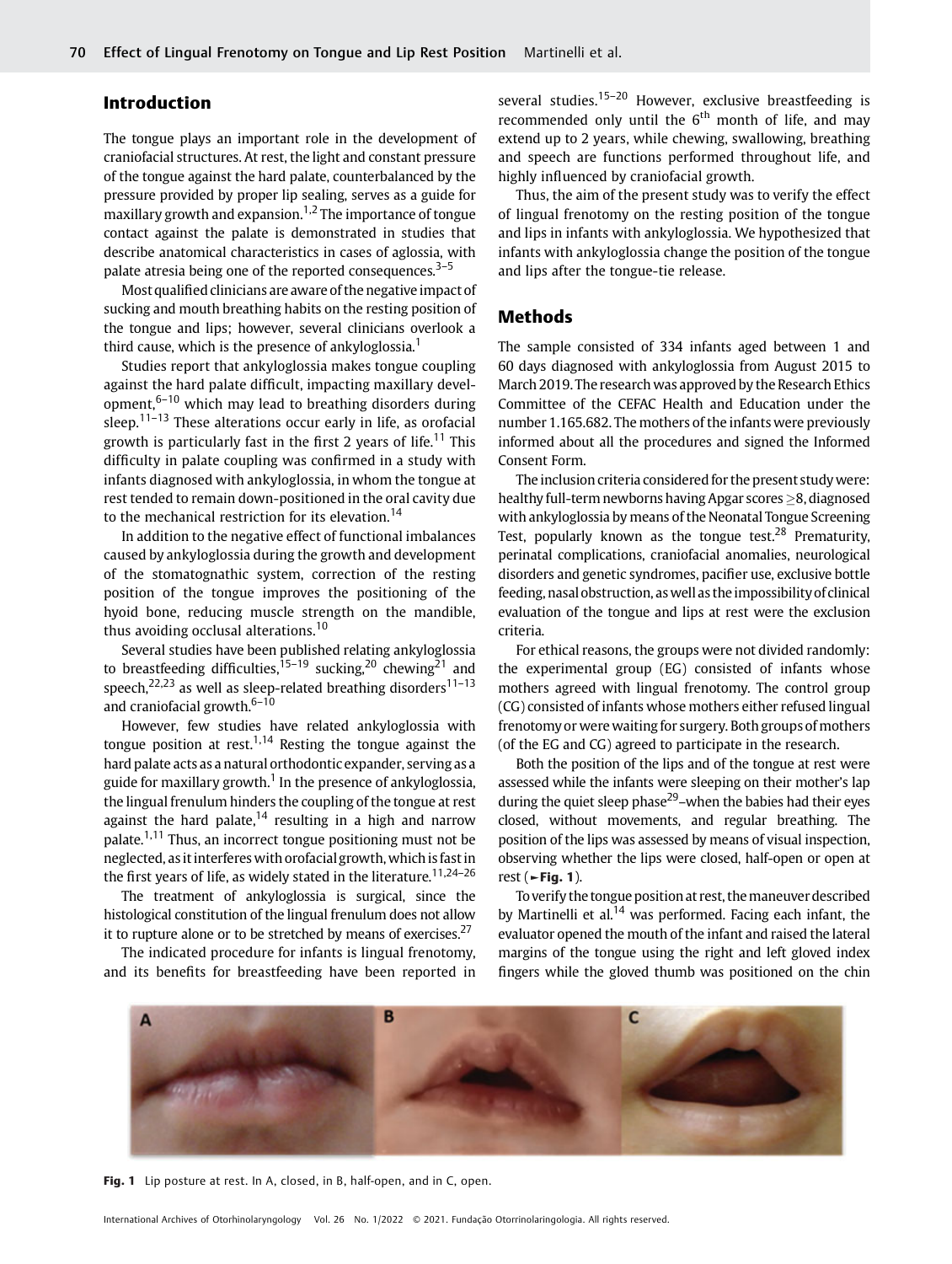

Fig. 2 Maneuver to visualize tongue position at rest.

region. The maneuver allowed the visualization of the position of the tongue at rest ( $\blacktriangleright$  Fig. 2). It was observed that the tongue was either elevated, that is, the anterior third of the tongue in contact with the palatine rugae, or elevated with the inferior surface being pulled down by the lingual frenulum or downpositioned in the oral cavity (►Fig. 3).

After the diagnosis of ankyloglossia (score  $\geq$  7 according to the screening)in thefirst 48 hours of life (initial assessment), for mothers who refused their infants to undergo the surgical procedure, it a follow-up of the infants was proposed to verify possible interference of the frenulum with the resting position of the tongue and lips. Infants whose mothers agreed with surgery were referred for lingual frenotomy, which was performed by an otolaryngologist.

Topical anesthetic was used for the procedure. Using a grooved director, the tongue was raised for exposure of the lingual frenulum. Sterile curved Metzenbaum scissors were used for the incision. The scissors were directed perpendicular to the lingual frenulum and slid across the central surface of the grooved director to the angle of the tongue with the floor of the mouth, preserving muscle tissue and sublingual caruncles. Subsequently, the instruments were removed from the oral cavity, and the surgeon's index finger was used to remove the possible remaining frenulum tissues and to assist hemostasis. Suture was not necessary. Immediately after the surgical procedure, the infants were breastfed to perform tongue movements, as well as to detect possible difficulties during breastfeeding.

Thirty days after the surgical procedure, the infants returned for reassessment of the resting position of the tongue and lips. Infants with ankyloglossia that did not undergo surgery were also reassessed at the same period.

All reassessments were conducted by the main researcher (trained and calibrated) of this study and videorecorded for later review by a trained and calibrated second examiner. All reassessments performed by the second examiner were blind to ensure the methodological rigor of the research. After a blind analysis of the second researcher, the data were tabulated in an MS-Excel (Microsoft Corp., Redmond, WA, USA) spreadsheet, using the IBM SPSS Statistics for Windows version 25.0 (IBM Corp., Armonk, NY, USA) software for statistical treatment. The McNemar test was applied to verify possible differences in the position of the lips and the tongue at rest between the two observation moments, that is, in the initial and final assessments for infants who did not undergo surgery (CG), for those who underwent lingual frenotomy (EG), and for the entire sample. To compare possible differences in the position of the lips and the tongue at rest between the two groups (EG and CG), the likelihood-ratio test was applied at each moment of the evaluation (initial and final). A significance level of 5% was adopted for all statistical tests.

### Results

A total of 448 infants were diagnosed with ankyloglossia; however, 114 (25.45%) were excluded from the study due to the impossibility of clinical assessment of the tongue and lip position at rest, since they were awake.

Of the 334 infants included in the present study, 130 (38.92%) were females and 204 (61.08%) were males. Out of the total sample, 243 (72.75%) underwent lingual frenotomy, being 101 (41.56%) females and 142 (58.44%) males. Of the 91 infants (27.25%) who did not undergo the surgical procedure, 29 (31.87%) were females and 62 (68.13%) were males.



Fig. 3 Tongue position at rest. In A, elevated, in B, elevated, but being pulled down by the lingual frenulum, and in C, down-positioned in the oral cavity.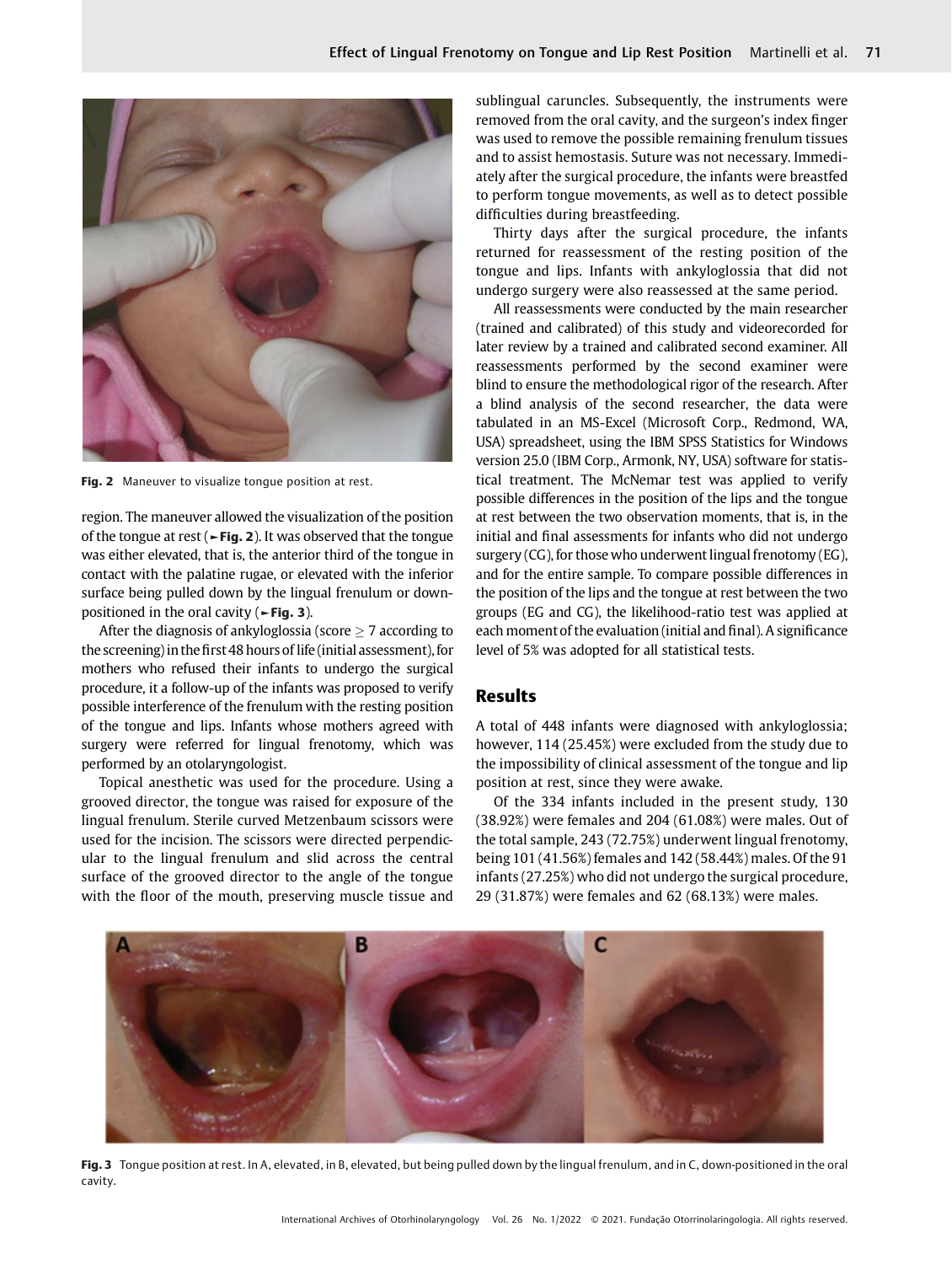Surgery | Lip position at initial assessment | Lip position at final assessment | Total | p-value open | half-hopen | closed No (CG) | open | 11 | 1 | 0 | 12 | 0.580 12.10% 1.10% 0.00% 13.20% half-open 3 45 5 53 3.30% 49.50% 5.50% 58.20% closed 0 6 20 26 0.00% 6.60% 22.00% 28.60% 14 152 | 25 | 91 | 32 15.40% 57.10% 27.50% 100.00% Yes (EG) open 0 0 14 14 < 0.001 0.00% 0.00% 5.80% 5.80% half-open 0 0 126 126 0.00% 0.00% 51.90% 51.90% closed 0 0 103 103  $0.00\%$  0.00% 42.40% 42.40% Total 0 0 243 243 0.00% 0.00% 100.00% 100.00%

Table 1 Position of the lips at rest at the initial and final assessments of both groups of infants with ankyloglossia: the group who underwent lingual frenotomy and the group who did not undergo surgery

Abbreviations: CG, control group; EG, experimental group.

McNemar test.

Statistical Significance.

Table 2 Resting position of the tongue at the initial and final assessments of both groups of infants with ankyloglossia: the group who underwent lingual frenotomy and the group who did not undergo surgery

| Surgery  | Tongue position at<br>initial assessment | Tongue position at final assessment | <b>Total</b> | p-value              |          |             |  |
|----------|------------------------------------------|-------------------------------------|--------------|----------------------|----------|-------------|--|
|          |                                          | down-positioned                     | elevated     | elevated pulled down |          |             |  |
| No (CG)  | down-positioned                          | 87                                  | $\Omega$     | $\Omega$             | 87       | 0,250       |  |
|          |                                          | 95.60%                              | 0.00%        | 0.00%                | 95.60%   |             |  |
|          | elevated                                 | $\Omega$                            | $\Omega$     | $\Omega$             | $\Omega$ |             |  |
|          |                                          | 0.00%                               | 0.00%        | 0.00%                | 0.00%    |             |  |
|          | elevated pulled down                     | 3                                   | $\Omega$     | 1                    | 4        |             |  |
|          |                                          | 3.30%                               | 0.00%        | 1.10%                | 4.40%    |             |  |
|          | Total                                    | 90                                  | $\Omega$     |                      | 91       |             |  |
|          |                                          | 98.90%                              | 0.00%        | 1.10%                | 100.00%  |             |  |
| Yes (EG) | down-positioned                          | 3                                   | 211          | $\mathbf{0}$         | 214      | $< 0.001^*$ |  |
|          |                                          | 1.20%                               | 86.80%       | 0.00%                | 88.10%   |             |  |
|          | elevated                                 | $\Omega$                            | $\theta$     | $\Omega$             | $\Omega$ |             |  |
|          |                                          | 0.00%                               | 0.00%        | 0.00%                | 0.00%    |             |  |
|          | elevated pulled down                     | $\Omega$                            | 29           | $\Omega$             | 29       |             |  |
|          |                                          | 0.00%                               | 11.90%       | 0.00%                | 11.90%   |             |  |
|          | Total                                    | 3                                   | 240          | $\Omega$             | 243      |             |  |
|          |                                          | 1.20%                               | 98.80%       | 0.00%                | 100.00%  |             |  |

Abbreviations: CG, control group; EG, experimental group.

McNemar test.

Statistical Significance.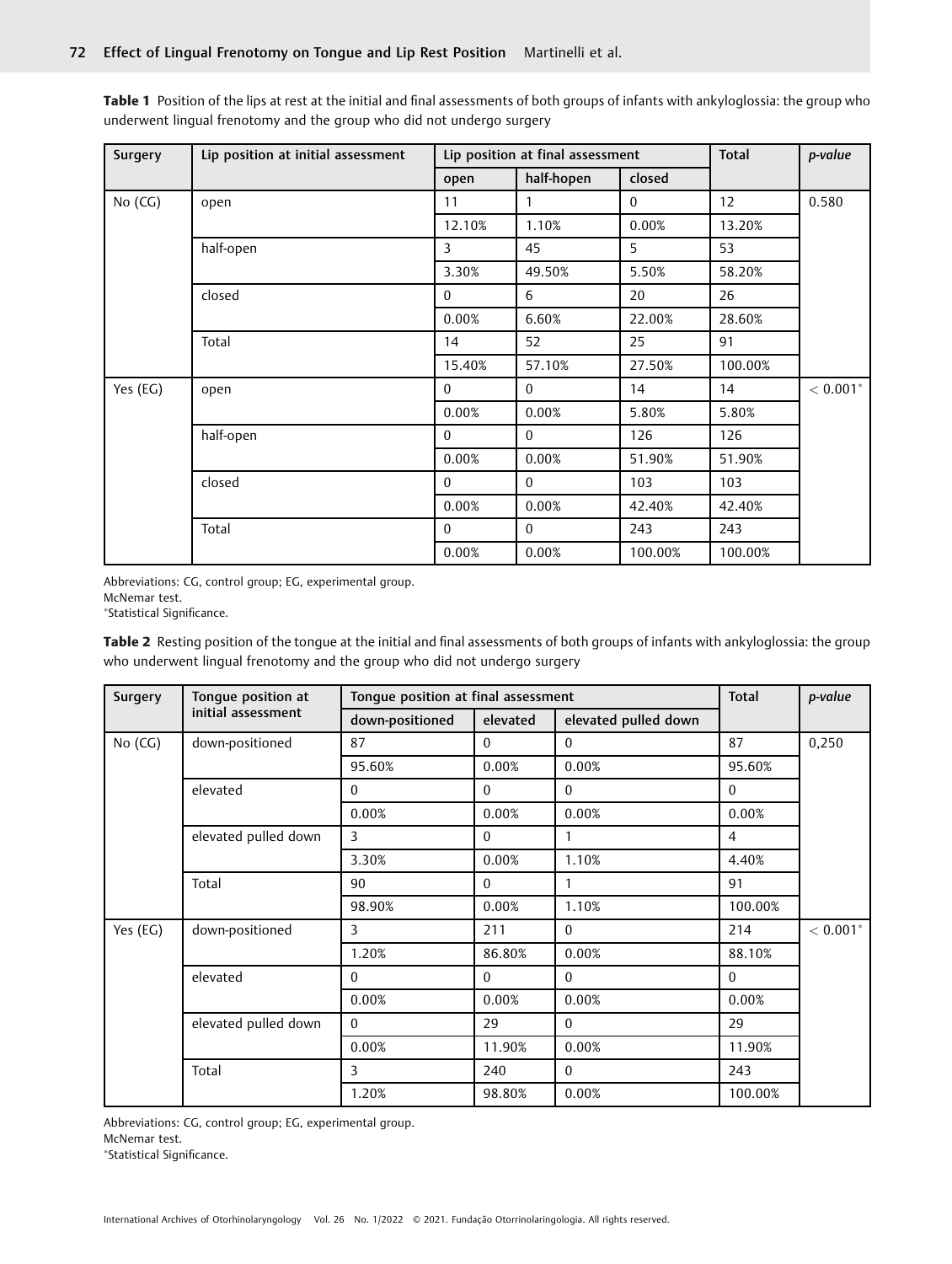| Variable                              | Category             | Surgery  | p-value |          |         |                        |
|---------------------------------------|----------------------|----------|---------|----------|---------|------------------------|
|                                       |                      | No (CG)  |         | Yes (EG) |         |                        |
|                                       |                      | Freq.    | Perc.   | Freq.    | Perc.   |                        |
| Lip position at                       | open                 | 12       | 13.20%  | 14       | 5.80%   | $0.015*$               |
| initial assessment                    | half-open            | 53       | 58.20%  | 126      | 51.90%  |                        |
|                                       | closed               | 26       | 28.60%  | 103      | 42.40%  |                        |
| Tonque position at initial assessment | down-positioned      | 87       | 95.60%  | 214      | 88.10%  | $0.040*$               |
|                                       | elevated pulled down | 4        | 4.40%   | 29       | 11.90%  |                        |
| Lip position at final assessmentl     | open                 | 14       | 15.40%  | $\theta$ | 0.00%   | $< 0.001$ <sup>*</sup> |
|                                       | half-open            | 52       | 57.10%  | $\Omega$ | 0.00%   |                        |
|                                       | closed               | 25       | 27.50%  | 243      | 100.00% |                        |
| Tonque position at final assessment   | down-positioned      | 90       | 98.90%  | 3        | 1.20%   | $< 0.001$ <sup>*</sup> |
|                                       | elevated             | $\Omega$ | 0.00%   | 240      | 98.80%  |                        |
|                                       | elevated pulled down |          | 1.10%   | $\Omega$ | 0.00%   |                        |

Table 3 Comparison of tonque and lip position at rest at the initial and final assessments of both groups of infants with ankyloglossia: the group who underwent lingual frenotomy and the group who did not undergo surgery

Abbreviations: CG, control group; EG, experimental group; Freq., frequency; Perc., percentage. Likelihood-ratio test.

Statistical Significance.

►Tables 1 and 2 show, respectively, that there was a statistically significant difference ( $p < 0.001$ ) in the position of the tongue and lips at rest in infants with ankyloglossia before and after the surgical procedure, demonstrating that lingual frenotomy improves lip closure and coupling of the tongue at rest against the hard palate.

When comparing the position of the tongue and lips at rest at the initial and final assessments, the statistical analysis demonstrated statistically significant differences between both groups of infants with ankyloglossia: the group who underwent lingual frenotomy and those who did not undergo surgery, as shown in ►Table 3.

# **Discussion**

The present study was conducted to verify the effect of lingual frenotomy on the resting position of the tongue and lips in infants with ankyloglossia. For this, the Neonatal Tongue Screening Test was administered for the assessment and diagnosis of ankyloglossia.<sup>28</sup> The administration of Neonatal Screening Tests is essential, since they allow the diagnosis of alterations, as well as early interventions, which reduce and/or eliminate factors that may hinder the proper development of the baby. $30$ 

In the present study, of the 334 infants diagnosed with ankyloglossia, the majority (61.08%) was male, a finding that is in agreement with the literature. $31-33$ 

The results from the final assessments (►Tables 1 and 2) demonstrated that the infants with ankyloglossia who did not undergo lingual frenotomy maintained the lip and tongue positions as observed in the initial assessment ( $p > 0.05$ ), in contrast to those who underwent surgery  $(p < 0.001)$ , confirming the results from the studies conducted by Martinelli et al.<sup>14,34</sup> The literature states that until the age of 6 months old, there is no dissociation of tongue, lips and jaw movements $35-37$ ; thus, we can infer that in cases of ankyloglossia, when the tongue remains down-positioned at rest due to the restriction caused by the lingual frenulum, there are also interferences with the jaw (lowering) and the lips (opening). These findings justify the importance of early diagnosis and treatment of ankyloglossia, not only due to breastfeeding difficulties, as recommended by some governmental guidelines,<sup>38,39</sup> but also to prevent the down tongue position, which interferes with orofacial growth.

►Table 3 demonstrates that there was a statistically significant difference ( $p < 0.001$ ) in the position of the lips and tongue at rest between both groups of infants: those who underwent lingual frenotomy and those who did not undergo surgery. These results demonstrated that lingual frenotomy enables coupling of the tongue at rest against the hard palate and improves lip closure. Cockley et al. reported that, although the influence of tongue position on maxillary arch development is well documented, it rarely gets due attention in the clinical setting.<sup>1</sup>

As the understanding of the effects of ankyloglossia increases, it will be possible to use this knowledge to treat it properly, allowing both the healthy development of structures and performance of orofacial functions.<sup>1</sup> Thus, the present study shows that ankyloglossia interferes with the correct position of both the tongue and the lips at rest, being one more reason to justify the early release of the lingual frenulum.

The results from the present study contribute to the indication of lingual frenotomy, which has been performed when both difficulties in breastfeeding and in tongue coupling against the palate are detected.

As a possible limitation of the present work, we highlight the impossibility of randomization and double-blindness of the sample for ethical reasons.